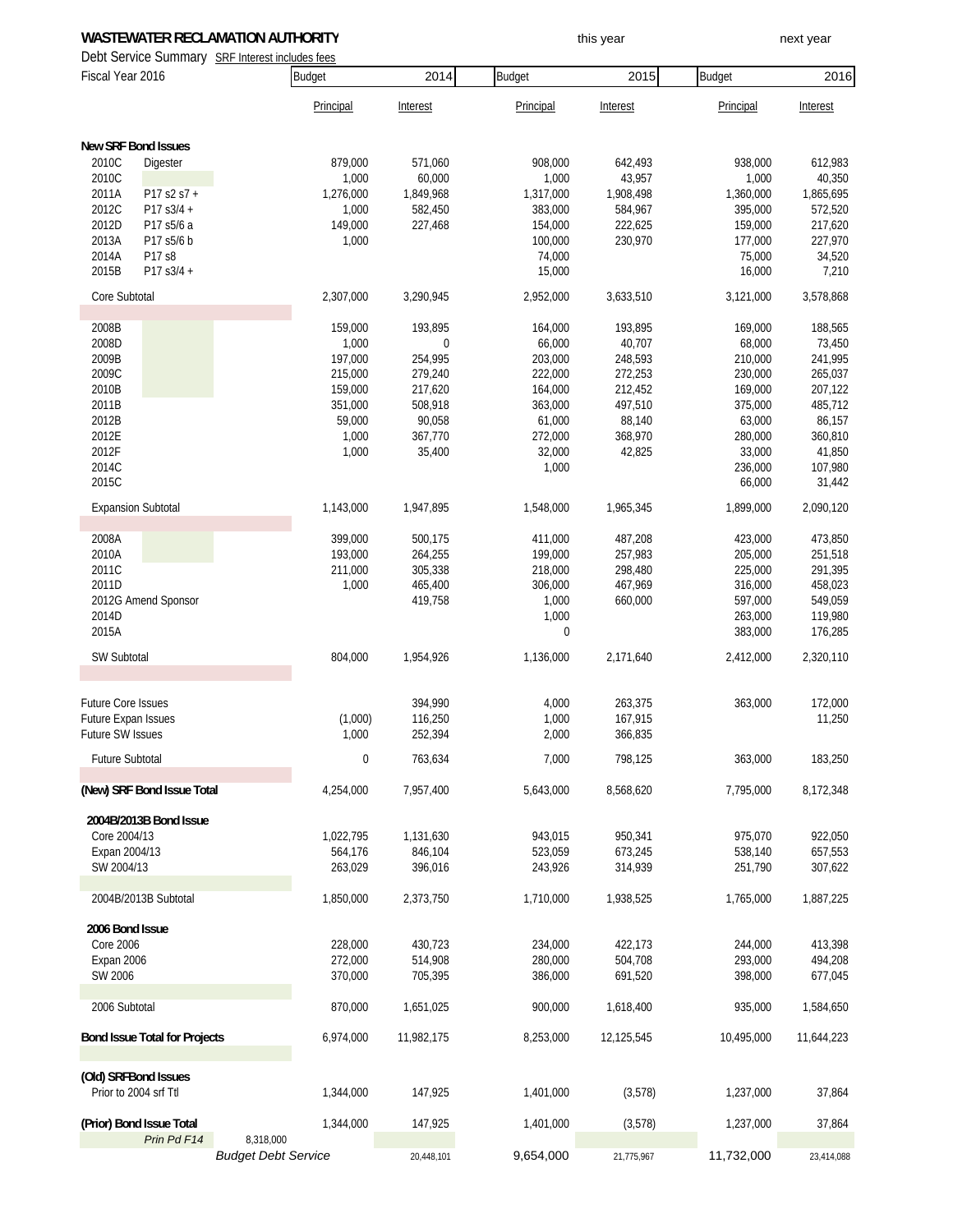Debt Service for New Money / SRF Borrowings 2011-2014 Fiscal Year 2016

|                                       |             |             |                  |             |             |             |             | <b>Debt Servicing</b> |             |  |  |
|---------------------------------------|-------------|-------------|------------------|-------------|-------------|-------------|-------------|-----------------------|-------------|--|--|
|                                       |             |             |                  |             |             |             | Greenfield  |                       |             |  |  |
|                                       | Altoona     | Ankeny      | Bondurant        | Clive       | Cumming     | Des Moines  | Plaza       | Johnston              | Norwalk     |  |  |
|                                       | (Expansion) | (Expansion) | (Expansion)      | (Expansion) | (Expansion) |             |             |                       | (Expansion) |  |  |
|                                       |             |             |                  |             |             |             |             |                       |             |  |  |
| 2011+ / New Core SRF                  |             |             |                  |             |             |             |             |                       |             |  |  |
| Percentage                            | 4.058%      | 9.349%      | 0.639%           | 3.614%      | 0.016%      | 51.292%     | 0.466%      | 2.391%                | 1.728%      |  |  |
| Principal                             | 103,276     | 237,932     | 16,263           | 91,976      | 407         | 1,305,381   | 11,860      | 60,851                | 43,978      |  |  |
| Interest                              | 125,698     | 289,589     | 19,793           | 111,945     | 496         | 1,588,788   | 14,435      | 74,062                | 53,525      |  |  |
| Gross Principal and Interest Estimate | 228,974     | 527,521     | 36,056           | 203,921     | 903         | 2,894,169   | 26,294      | 134,913               | 97,503      |  |  |
| Net Debt Service                      | 228,974     | 527,521     | 36,056           | 203,921     | 903         | 2,894,169   | 26,294      | 134,913               | 97,503      |  |  |
|                                       |             |             |                  |             |             |             |             |                       |             |  |  |
| 2011+ / New Expansion SRF             |             |             |                  |             |             |             |             |                       |             |  |  |
| Percentage                            | 9.532%      | 21.962%     | 1.500%           | 8.490%      | 0.038%      | 0.000%      | 0.000%      | 0.000%                | 4.059%      |  |  |
| Principal                             | 100,372     | 231,260     | 15,795           | 89,400      | 400         | $\pmb{0}$   | $\bf 0$     | $\bf 0$               | 42,741      |  |  |
| Interest                              | 107,254     | 247,117     | 16,878           | 95,530      | 428         | $\mathbf 0$ | $\Omega$    | $\mathbf{0}$          | 45,672      |  |  |
| Gross Principal and Interest Estimate | 207,626     | 478,377     | 32,673           | 184,929     | 828         | $\mathbf 0$ | $\mathbf 0$ | $\mathbf{0}$          | 88,413      |  |  |
| Net Debt Service                      | 207,626     | 478,377     | 32,673           | 184,929     | 828         | $\Omega$    | $\Omega$    | $\Omega$              | 88,413      |  |  |
| 2011+ / New SW Area SRF               |             |             |                  |             |             |             |             |                       |             |  |  |
| Percentage                            | 5.883%      | 13.553%     | 0.926%           | 5.239%      | 0.024%      | 34.195%     | 0.311%      | 1.594%                | 2.505%      |  |  |
| Principal                             | 104,953     | 241,786     | 16,520           | 93,464      | 428         | 610,039     | 5,548       | 28,437                | 44,689      |  |  |
| Interest                              | 93,819      | 216.135     | 14,767           | 83,549      | 383         | 545,322     | 4,960       | 25,420                | 39,948      |  |  |
| Gross Principal and Interest Estimate | 198,771     | 457,921     | 31,287           | 177,012     | 811         | 1,155,361   | 10,508      | 53,857                | 84,637      |  |  |
| Net Debt Service                      | 198,771     | 457,921     | 31,287           | 177,012     | 811         | 1,155,361   | 10,508      | 53,857                | 84,637      |  |  |
|                                       |             |             |                  |             |             |             |             |                       |             |  |  |
| Debt Service for SRF's                | 635,372     | 1,463,818   | 100,016          | 565,863     | 2,541       | 4,049,530   | 36,802      | 188,770               | 270,554     |  |  |
| <b>Budget Adjustments (none)</b>      |             |             |                  |             |             |             |             |                       |             |  |  |
| Estimate for 2011 and future issues   | 635,372     | 1,463,818   | 100,016          | 565,863     | 2,541       | 4,049,530   | 36,802      | 188,770               | 270,554     |  |  |
| Reserve Interest Earnings             |             |             |                  |             |             |             |             |                       |             |  |  |
| Core                                  | $\bf{0}$    | $\mathbf 0$ | 0                | 0           | $\mathbf 0$ | 0           | $\mathbf 0$ | $\bf{0}$              | 0           |  |  |
| Expansion                             | 0           | $\pmb{0}$   | $\boldsymbol{0}$ | 0           | 0           | $\pmb{0}$   | $\mathbf 0$ | $\pmb{0}$             | $\theta$    |  |  |
| <b>SW</b>                             | $\mathbf 0$ | $\Omega$    | $\mathbf 0$      | $\mathbf 0$ | $\mathbf 0$ | $\Omega$    | $\Omega$    | $\mathbf 0$           | $\theta$    |  |  |
|                                       |             |             |                  |             |             |             |             |                       |             |  |  |
| Net Debt Service or Surcharge         | 635,372     | 1,463,818   | 100,016          | 565,863     | 2,541       | 4,049,530   | 36.802      | 188,770               | 270,554     |  |  |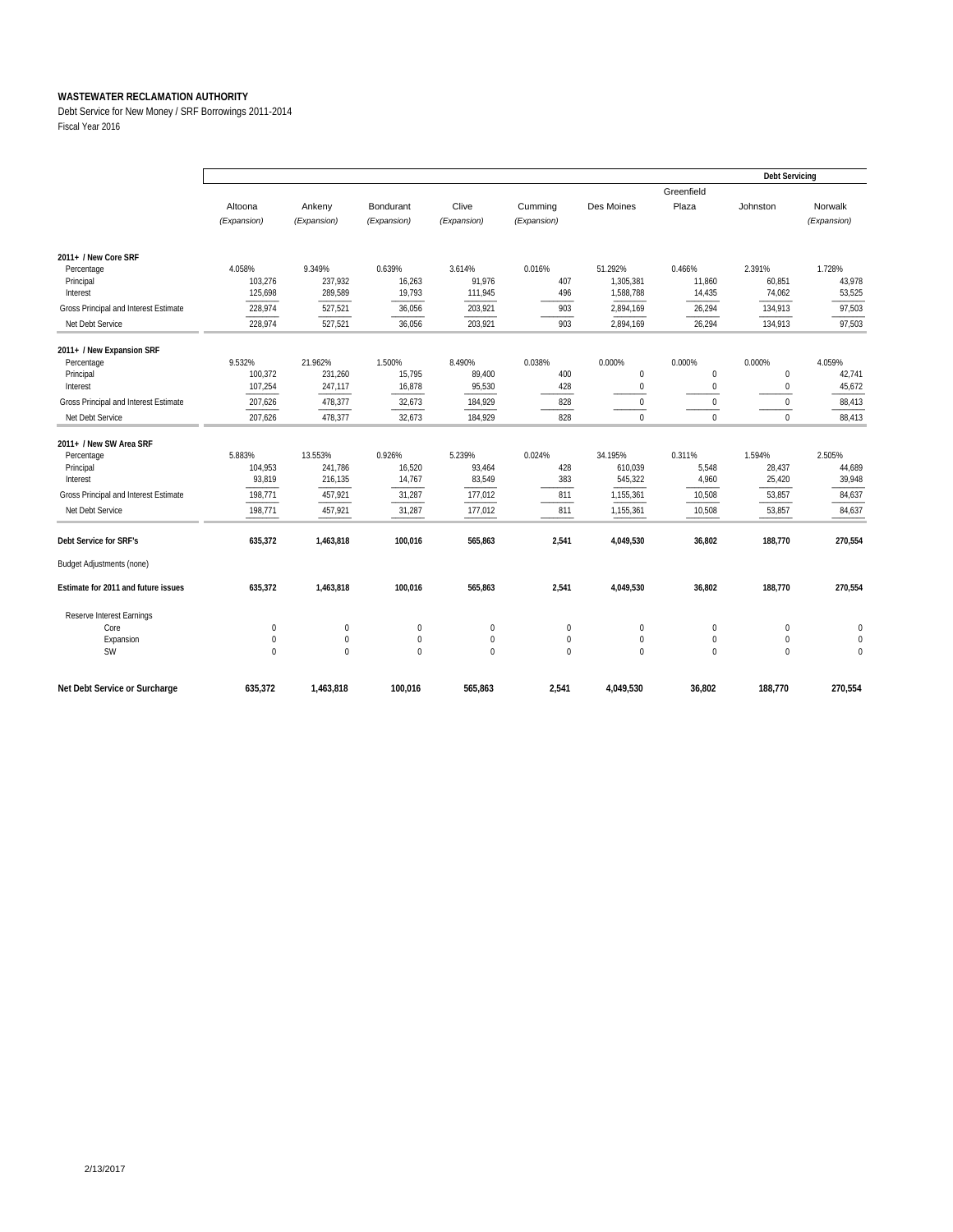| Pleasant         | Polk         | Polk             |             |                  |              | West        |             |                                    |
|------------------|--------------|------------------|-------------|------------------|--------------|-------------|-------------|------------------------------------|
| Hill             | City         | County           | <b>USSD</b> | <b>UWHSD</b>     | Waukee       | Des Moines  | Total       | Debt Issue 2011-2014               |
|                  |              |                  | (Expansion) |                  | (Expansion)  | (Expansion) | \$          |                                    |
| 1.335%           | 0.594%       | 0.555%           | 8.010%      | 1.390%           | 2.283%       | 12.280%     | 100.0%      | <b>Core Borrowings</b>             |
| 33,976           | 15,117       | 14,125           | 203,855     | 35,376           | 58,102       | 312,526     | 2,545,000   | Percentage<br>Principal            |
| 41,352           | 18,399       | 17,191           | 248,113     | 43,056           | 70,717       | 380,377     | 3,097,535   | Interest & Servicing               |
| 75,328           | 33,517       | 31,316           | 451,967     | 78,431           | 128,819      | 692,903     | 5,642,535   | Gross Principal and Interest       |
| 75,328           | 33,517       | 31,316           | 451,967     | 78.431           | 128,819      | 692,903     | 5,642,535   | Net Debt Service                   |
|                  |              |                  |             |                  |              |             |             | <b>Expansion Borrowings</b>        |
| 0.000%           | 1.395%       | 0.000%           | 18.817%     | 0.000%           | 5.362%       | 28.845%     | 100.0%      | Percentage                         |
| $\mathbf 0$      | 14,689       | $\pmb{0}$        | 198,143     | $\boldsymbol{0}$ | 56,462       | 303,738     | 1,053,000   | Principal                          |
| $\boldsymbol{0}$ | 15,697       | $\pmb{0}$        | 211,729     | $\boldsymbol{0}$ | 60,333       | 324,564     | 1,125,201   | Interest & Servicing               |
| $\bf 0$          | 30,386       | $\boldsymbol{0}$ | 409,872     | $\mathbf 0$      | 116,795      | 628,302     | 2,178,201   | Gross Principal and Interest       |
| $\mathbf 0$      | 30,386       | $\mathbf 0$      | 409,872     | $\mathbf{0}$     | 116,795      | 628,302     | 2,178,201   | Net Debt Service                   |
|                  |              |                  |             |                  |              |             |             | <b>SW Area Borrowings</b>          |
| 0.890%           | 0.861%       | 0.370%           | 11.612%     | 0.927%           | 3.309%       | 17.801%     | 100.0%      | Percentage                         |
| 15,878           | 15,360       | 6,601            | 207,158     | 16,538           | 59,033       | 317,570     | 1,784,000   | Principal                          |
| 14,193           | 13,731       | 5,901            | 185,181     | 14,783           | 52,770       | 283,880     | 1,594,742   | Interest & Servicing               |
| 30,071           | 29,091       | 12,501           | 392,340     | 31,321           | 111,803      | 601,450     | 3,378,742   | Gross Principal and Interest       |
| 30,071           | 29.091       | 12,501           | 392,340     | 31,321           | 111,803      | 601,450     | 3,378,742   | Net Debt Service                   |
| 105,399          | 92,994       | 43,817           | 1,254,179   | 109,752          | 357,417      | 1,922,655   | 11,199,478  | <b>Estimated Debt Service</b>      |
|                  |              |                  |             |                  |              |             |             | <b>Budget Adjustments (none)</b>   |
| 105,399          | 92,994       | 43,817           | 1,254,179   | 109,752          | 357,417      | 1,922,655   | 11,199,478  | <b>SRF Debt Service Collection</b> |
| $\mathbf{0}$     | $\mathbf 0$  | $\pmb{0}$        | $\pmb{0}$   | $\boldsymbol{0}$ | $\bf 0$      | $\mathbf 0$ | $\mathbf 0$ |                                    |
| $\mathbf 0$      | $\mathbf{0}$ | $\mathbf{0}$     | $\mathbf 0$ | $\mathbf 0$      | $\mathbf 0$  | $\mathbf 0$ | $\mathbf 0$ |                                    |
| $\mathbf 0$      | $\mathbf{0}$ | $\mathbf{0}$     | $\mathbf 0$ | $\mathbf 0$      | $\mathbf{0}$ | $\mathbf 0$ | $\mathbf 0$ |                                    |
|                  |              |                  |             |                  |              |             |             | 0 Ttl Interest                     |
| 105,399          | 92,994       | 43,817           | 1,254,179   | 109,752          | 357,417      | 1,922,655   | 11,199,478  | <b>Net Debt Service</b>            |

5,817,478 Interest on New SRF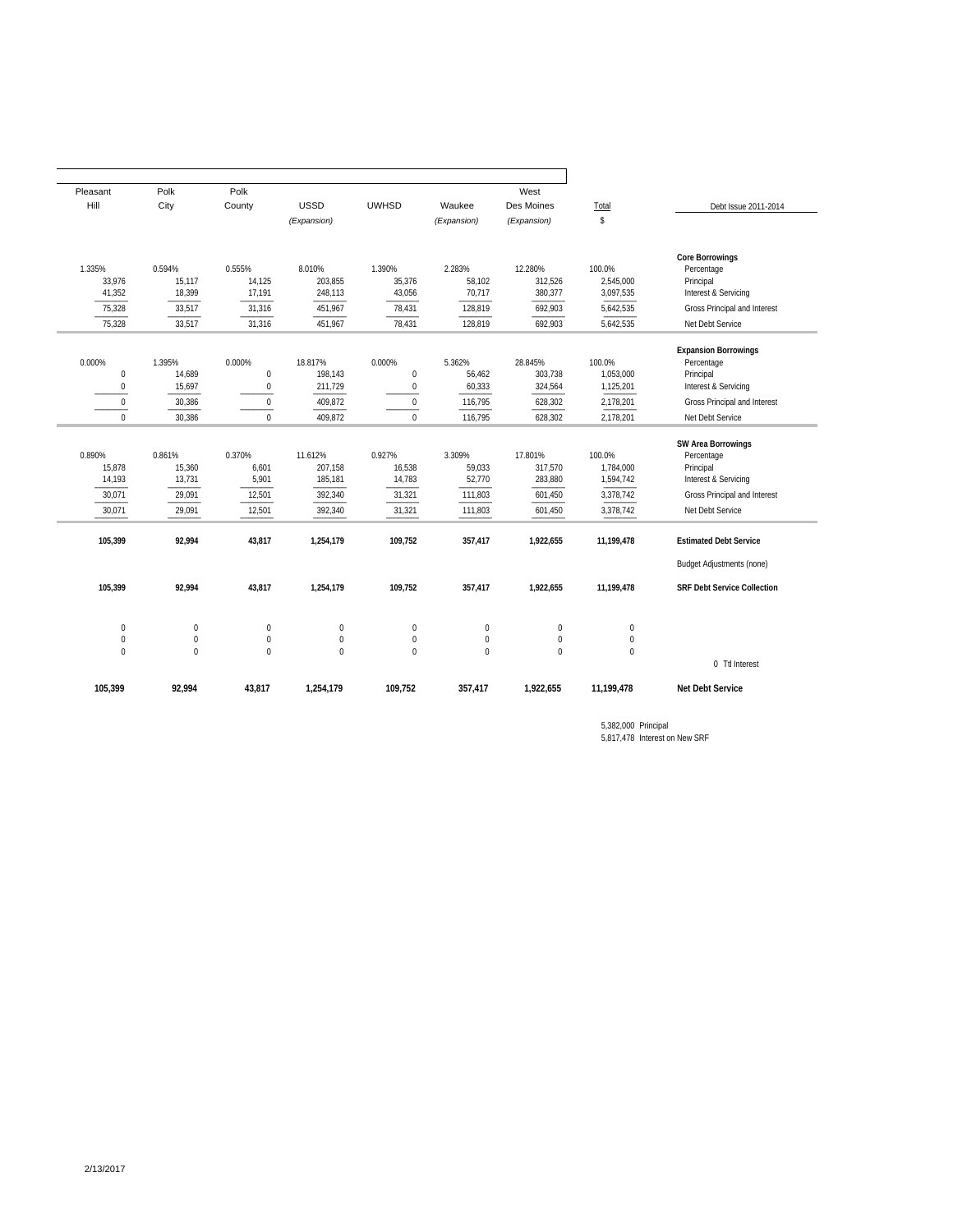Debt Service for New Money / SRF Borrowings prior to Polk City joining WRA Fiscal Year 2016

|                                        |           |             |             |             |             |             |              |              | <b>Debt Servicing</b> |
|----------------------------------------|-----------|-------------|-------------|-------------|-------------|-------------|--------------|--------------|-----------------------|
|                                        |           |             |             |             |             |             |              | Greenfield   |                       |
|                                        | Polk City | Altoona     | Ankeny      | Bondurant   | Clive       | Cumming     | Des Moines   | Plaza        | Johnston              |
|                                        | Surcharge | (Expansion) | (Expansion) | (Expansion) | (Expansion) | (Expansion) |              |              |                       |
|                                        |           |             |             |             |             |             |              |              |                       |
| 2008-2010 / New Core SRF<br>Percentage | 0.594%    | 4.058%      | 9.349%      | 0.639%      | 3.614%      | 0.016%      | 51.292%      | 0.466%       | 2.391%                |
| Principal                              | 5,578     | 38,105      | 87,787      | 6,000       | 33,935      | 150         | 481,632      | 4,376        | 22,451                |
| Interest                               | 3,881     | 26,512      | 61,080      | 4,175       | 23,611      | 105         | 335,108      | 3,045        | 15,621                |
| Gross Principal and Interest Estimate  | 9,458     | 64,617      | 148,867     | 10,175      | 57,547      | 255         | 816,739      | 7,420        | 38,073                |
| Net Debt Service                       | 9,458     | 64,617      | 148,867     | 10,175      | 57,547      | 255         | 816,739      | 7,420        | 38,073                |
| 2008-2010 / New Expansion SRF          |           |             |             |             |             |             |              |              |                       |
| Percentage                             | 1.395%    | 9.532%      | 21.962%     | 1.500%      | 8.490%      | 0.038%      | 0.000%       | 0.000%       | 0.000%                |
| Principal                              | 11,802    | 80,641      | 185,799     | 12,690      | 71,825      | 321         | $\mathbf{0}$ | $\mathbf{0}$ | $\mathbf 0$           |
| Interest                               | 13,618    | 93,048      | 214,386     | 14,643      | 82,877      | 371         | $\mathbf 0$  | $\mathbf{0}$ | $\mathbf 0$           |
| Gross Principal and Interest Estimate  | 25,419    | 173,689     | 400,185     | 27,333      | 154,702     | 692         | $\Omega$     | $\mathbf{0}$ | $\mathbf 0$           |
| Net Debt Service                       | 25,419    | 173,689     | 400,185     | 27,333      | 154,702     | 692         | $\mathbf 0$  | $\mathbf{0}$ | $\Omega$              |
| 2008-2010 / New SW Area SRF            |           |             |             |             |             |             |              |              |                       |
| Percentage                             | 0.861%    | 5.883%      | 13.553%     | 0.926%      | 5.239%      | 0.024%      | 34.195%      | 0.311%       | 1.594%                |
| Principal                              | 5,407     | 36,945      | 85,113      | 5,815       | 32,901      | 151         | 214,745      | 1,953        | 10,010                |
| Interest                               | 6,245     | 42,673      | 98,309      | 6,717       | 38,002      | 174         | 248,040      | 2,256        | 11,562                |
| Gross Principal and Interest Estimate  | 11,652    | 79,619      | 183,422     | 12,532      | 70,903      | 325         | 462,784      | 4,209        | 21,573                |
| Net Debt Service                       | 11,652    | 79,619      | 183,422     | 12,532      | 70,903      | 325         | 462,784      | 4,209        | 21,573                |
| Debt Service for SRF's                 | 46,530    | 317,925     | 732,474     | 50,040      | 283,152     | 1,272       | 1,279,524    | 11,629       | 59,645                |
| <b>Budget Adjustments (none)</b>       |           |             |             |             |             |             |              |              |                       |
| Net Debt Service or Surcharge          | 46,530    | 317,925     | 732,474     | 50,040      | 283,152     | 1,272       | 1,279,524    | 11.629       | 59,645                |

*Included on this allocations are: 2008A B D 2009 B C 2010 A B C*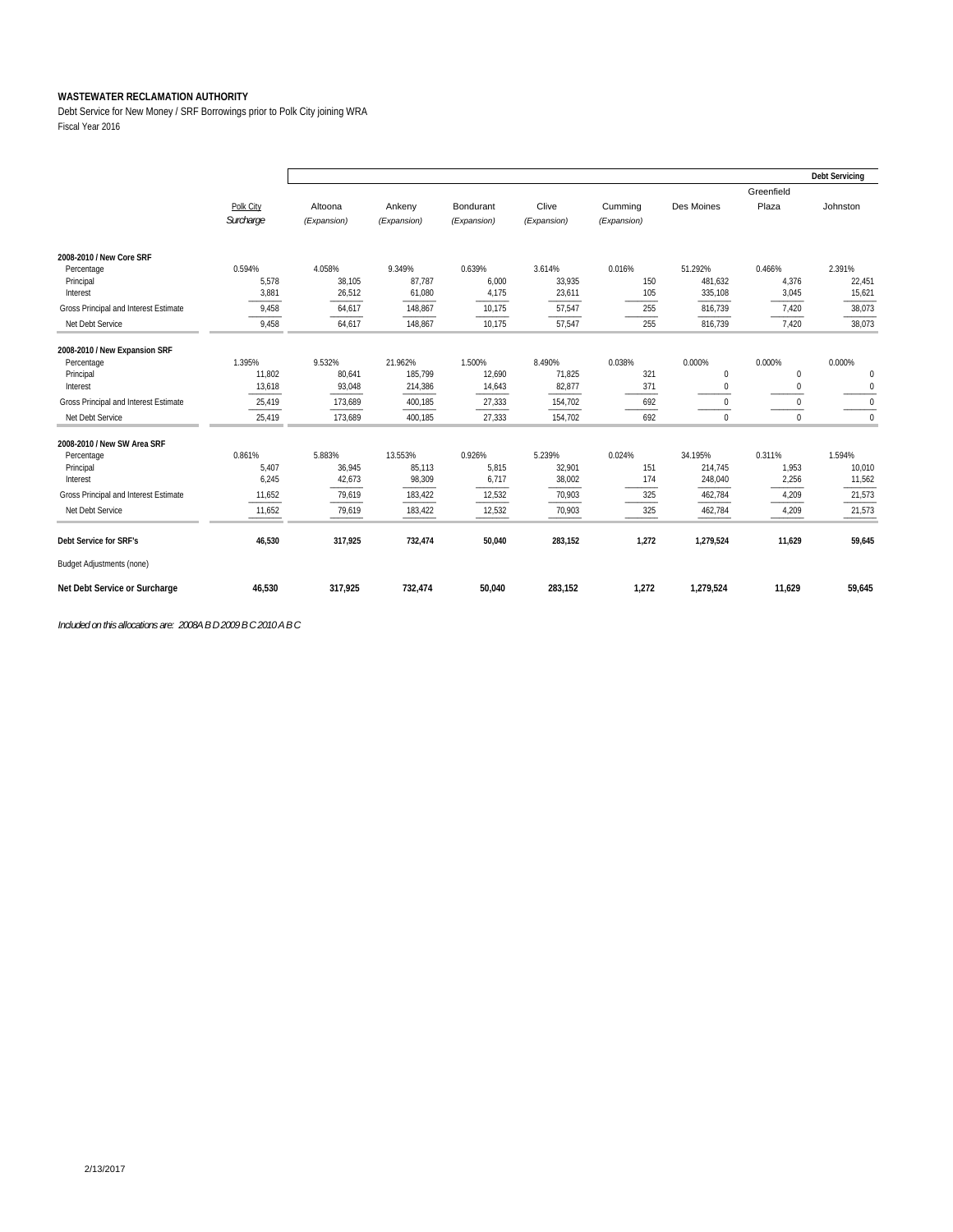|             | Pleasant     | Polk             |             |              |             | West        |           |                                  |
|-------------|--------------|------------------|-------------|--------------|-------------|-------------|-----------|----------------------------------|
| Norwalk     | Hill         | County           | <b>USSD</b> | <b>UWHSD</b> | Waukee      | Des Moines  | Total     | Debt Issue 2008-2010             |
| (Expansion) |              |                  | (Expansion) |              | (Expansion) | (Expansion) | \$        |                                  |
|             |              |                  |             |              |             |             |           | <b>Core Borrowings</b>           |
| 1.728%      | 1.335%       | 0.555%           | 8.010%      | 1.390%       | 2.283%      | 12.280%     | 100.0%    | Percentage                       |
| 16,226      | 12,536       | 5,211            | 75,214      | 13,052       | 21,437      | 115,309     | 939,000   | Principal                        |
| 11,290      | 8,722        | 3,626            | 52,332      | 9,081        | 14,916      | 80,229      | 653,333   | Interest & Servicing             |
| 27,516      | 21,258       | 8,837            | 127,546     | 22,133       | 36,353      | 195,538     | 1,592,333 | Gross Principal and Interest     |
| 27,516      | 21,258       | 8,837            | 127,546     | 22,133       | 36,353      | 195,538     | 1,592,333 | Net Debt Service                 |
|             |              |                  |             |              |             |             |           | <b>Expansion Borrowings</b>      |
| 4.059%      | 0.000%       | 0.000%           | 18.817%     | 0.000%       | 5.362%      | 28.845%     | 100.0%    | Percentage                       |
| 34,339      | $\mathbf{0}$ | $\boldsymbol{0}$ | 159,192     | 0            | 45,363      | 244,029     | 846,000   | Principal                        |
| 39,623      | 0            | $\bf{0}$         | 183,686     | 0            | 52,342      | 281,576     | 976,169   | Interest & Servicing             |
| 73.962      | $\Omega$     | $\mathbf{0}$     | 342,878     | $\mathbf 0$  | 97,705      | 525,605     | 1,822,169 | Gross Principal and Interest     |
| 73.962      | $\Omega$     | $\Omega$         | 342,878     | $\Omega$     | 97,705      | 525,605     | 1,822,169 | Net Debt Service                 |
|             |              |                  |             |              |             |             |           | <b>SW Area Borrowings</b>        |
| 2.505%      | 0.890%       | 0.370%           | 11.612%     | 0.927%       | 3.309%      | 17.801%     | 100.0%    | Percentage                       |
| 15,731      | 5,589        | 2,324            | 72,923      | 5,822        | 20,781      | 111,790     | 628,000   | Principal                        |
| 18,170      | 6,456        | 2,684            | 84,230      | 6,724        | 24,002      | 129,123     | 725,368   | Interest & Servicing             |
| 33,902      | 12,045       | 5,007            | 157,153     | 12,546       | 44,783      | 240,913     | 1,353,368 | Gross Principal and Interest     |
| 33,902      | 12,045       | 5,007            | 157,153     | 12,546       | 44,783      | 240,913     | 1,353,368 | Net Debt Service                 |
| 135,379     | 33,303       | 13,845           | 627,577     | 34,679       | 178,841     | 962,056     | 4,767,870 | <b>Estimated Debt Service</b>    |
|             |              |                  |             |              |             |             |           | <b>Budget Adjustments (none)</b> |
| 135,379     | 33,303       | 13,845           | 627,577     | 34,679       | 178,841     | 962,056     | 4,767,870 | <b>Net Debt Service</b>          |

2,413,000 Principal 2,354,870 Interest on New SRF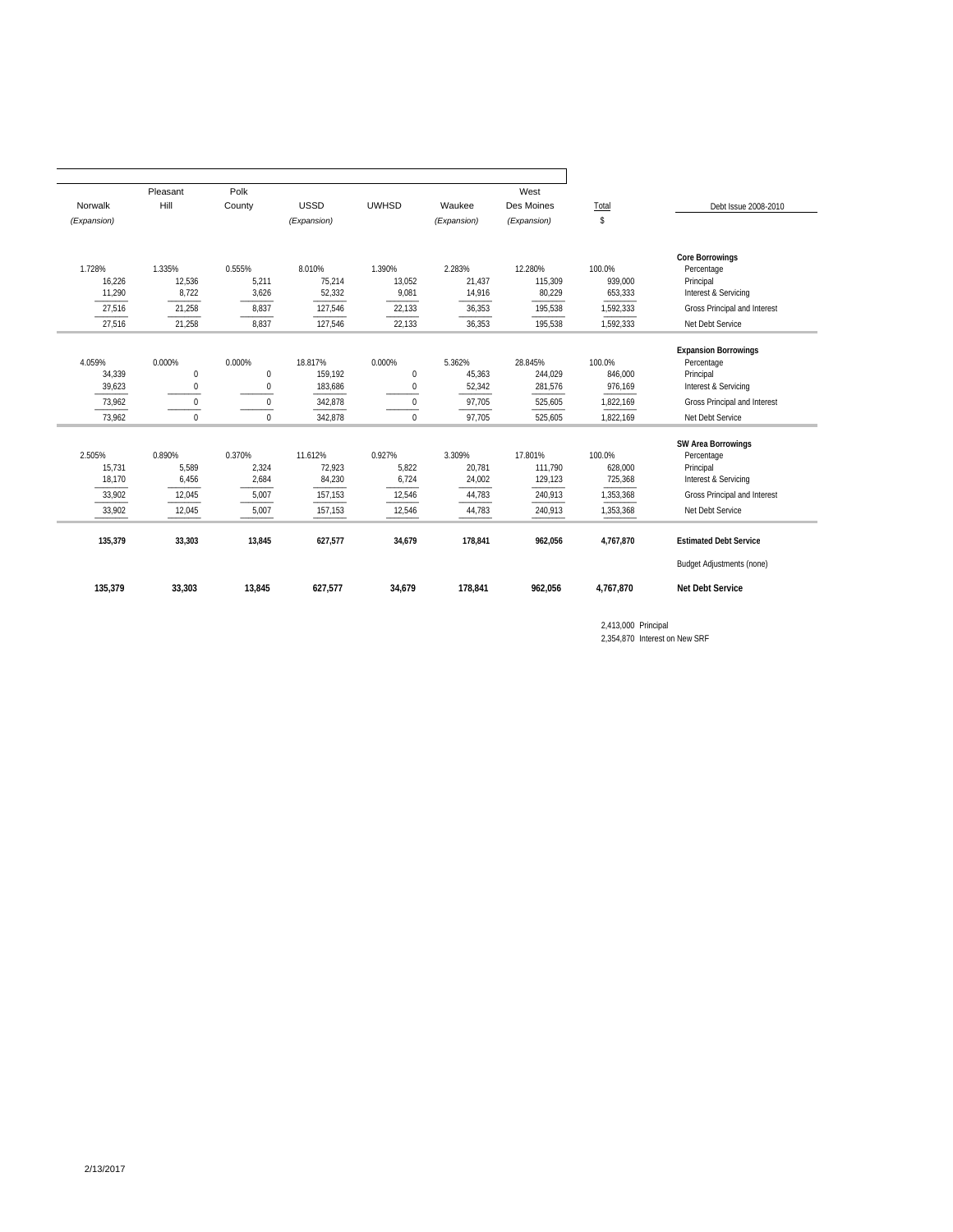Debt Service and Surcharges for New Money / 2006 Issue Fiscal Year 2016

|                                  |           |             |             |             |             |             |              |                  | <b>Debt Servicing</b> |
|----------------------------------|-----------|-------------|-------------|-------------|-------------|-------------|--------------|------------------|-----------------------|
|                                  |           |             |             |             |             |             |              | Greenfield       |                       |
|                                  | P City    | Altoona     | Ankeny      | Bondurant   | Clive       | Cumming     | Des Moines   | Plaza            | Johnston              |
|                                  | Surcharge | (Expansion) | (Expansion) | (Expansion) | (Expansion) | (Expansion) |              |                  |                       |
| 2006 / New Core Money            |           |             |             |             |             |             |              |                  |                       |
| Percentage                       | 0.594%    | 4.058%      | 9.349%      | 0.639%      | 3.614%      | 0.016%      | 51.292%      | 0.466%           | 2.391%                |
| Principal                        | 1,449     | 9,902       | 22,812      | 1,559       | 8,818       | 39          | 125,152      | 1,137            | 5,834                 |
| Interest                         | 2,456     | 16,776      | 38,649      | 2,642       | 14,940      | 66          | 212,040      | 1,926            | 9,884                 |
| Gross Principal and Interest     | 3,905     | 26,677      | 61,460      | 4,201       | 23,758      | 105         | 337,193      | 3,063            | 15,718                |
| Reserve Interest Income          | (12)      | (84)        | (194)       | (13)        | (75)        | (0)         | (1,062)      | (10)             | (49)                  |
| Net Debt Service                 | 3,893     | 26,593      | 61,267      | 4,188       | 23,684      | 105         | 336,131      | 3,054            | 15,669                |
| 2006 / New Expansion Money       |           |             |             |             |             |             |              |                  |                       |
| Percentage                       | 1.395%    | 9.532%      | 21.962%     | 1.500%      | 8.490%      | 0.038%      | 0.000%       | 0.000%           | 0.000%                |
| Principal                        | 4,087     | 27,929      | 64,349      | 4,395       | 24,876      | 111         | $\pmb{0}$    | $\boldsymbol{0}$ | $\mathbf 0$           |
| Interest                         | 6,894     | 47,108      | 108,538     | 7,413       | 41,958      | 188         | $\mathbf 0$  | $\mathbf 0$      | $\bf{0}$              |
| Gross Principal and Interest     | 10,982    | 75,037      | 172,886     | 11,808      | 66,834      | 299         | $\mathbf{0}$ | $\mathbf 0$      | $\mathbf{0}$          |
| Reserve Interest Income          | (35)      | (236)       | (544)       | (37)        | (210)       | (1)         | $\mathbf{0}$ | $\mathbf 0$      | $\mathbf 0$           |
| Net Debt Service                 | 10,947    | 74.801      | 172,343     | 11.771      | 66.624      | 298         | $\mathbf{0}$ | $\mathbf 0$      | $\mathbf{0}$          |
| 2006 / New SW Area Money         |           |             |             |             |             |             |              |                  |                       |
| Percentage                       | 0.861%    | 5.883%      | 13.553%     | 0.926%      | 5.239%      | 0.024%      | 34.195%      | 0.311%           | 1.594%                |
| Principal                        | 3,427     | 23,414      | 53,941      | 3,685       | 20,851      | 96          | 136,096      | 1,238            | 6,344                 |
| Interest                         | 5,829     | 39,831      | 91,760      | 6,269       | 35,470      | 162         | 231,516      | 2,106            | 10,792                |
| Gross Principal and Interest     | 9,256     | 63,245      | 145,701     | 9,955       | 56,322      | 258         | 367,612      | 3,343            | 17,136                |
| Reserve Interest Income          | (29)      | (199)       | (459)       | (31)        | (178)       | (1)         | (1, 159)     | (11)             | (54)                  |
| Net Debt Service                 | 9,227     | 63,045      | 145,241     | 9,924       | 56,144      | 257         | 366,452      | 3,333            | 17,082                |
| Subtotal Net Debt Serv or Surchg | 24,067    | 164,439     | 378,851     | 25,882      | 146,451     | 660         | 702,583      | 6,387            | 32,751                |
| DS for 2006 issue (gross)        | 24,143    | 164,959     | 380,047     | 25,964      | 146,914     | 662         | 704,804      | 6,407            | 32,855                |
| Reserve Interest Earnings        |           |             |             |             |             |             |              |                  |                       |
| Core                             | (12)      | (84)        | (194)       | (13)        | (75)        | (0)         | (1,062)      | (10)             | (49)                  |
| Expansion                        | (35)      | (236)       | (544)       | (37)        | (210)       | (1)         | $\mathbf 0$  | $\mathbf{0}$     | $\Omega$              |
| <b>SW</b>                        | (29)      | (199)       | (459)       | (31)        | (178)       | (1)         | (1, 159)     | (11)             | (54)                  |
| Net Debt Service or Surcharge    | 24,067    | 164,439     | 378,851     | 25,882      | 146.451     | 660         | 702,583      | 6,387            | 32,751                |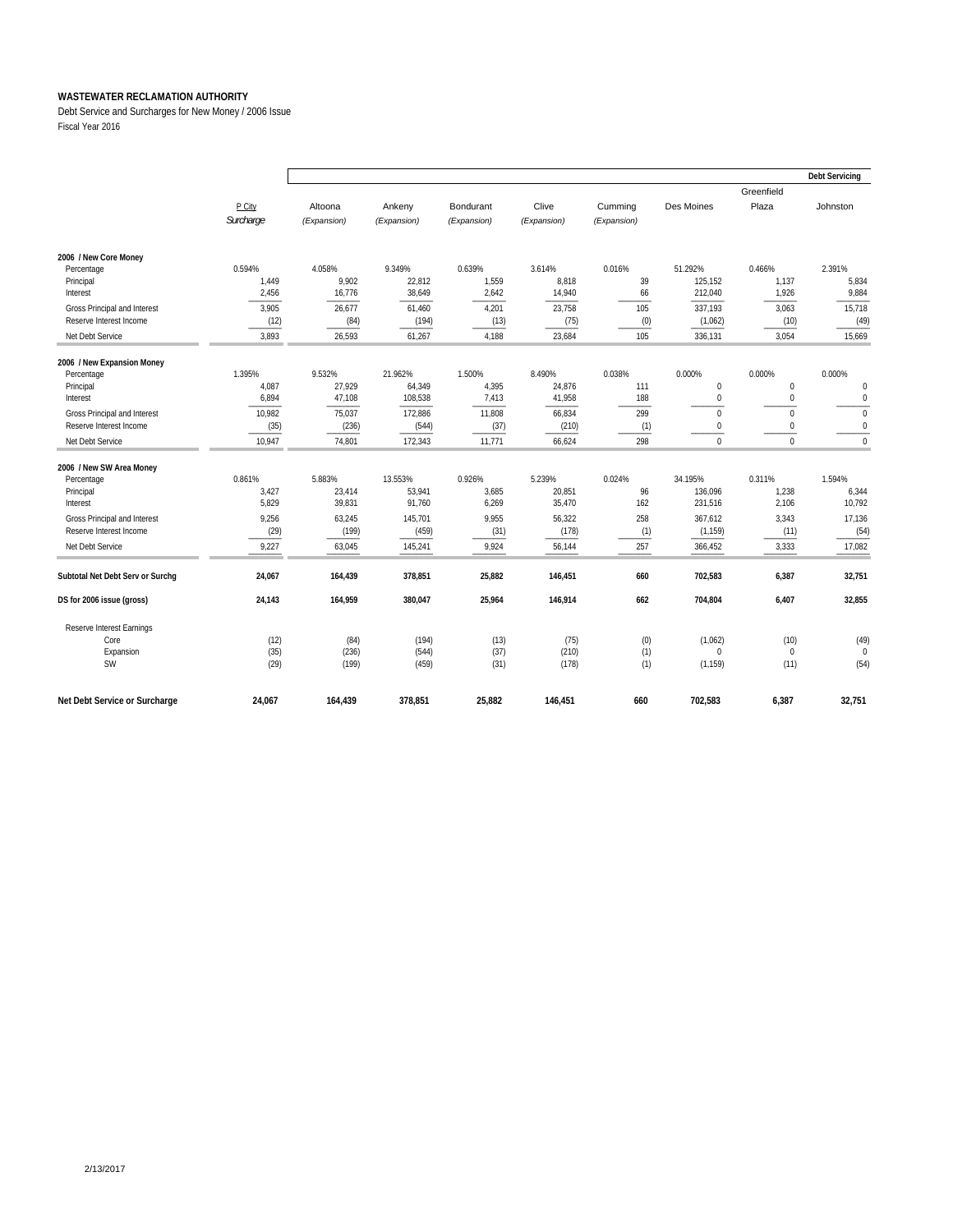|                                                       | Pleasant                                           | Polk                                               |                                                            |                                                    |                                                         | West                                                        |                                                                    |                                                                                                                                                 |
|-------------------------------------------------------|----------------------------------------------------|----------------------------------------------------|------------------------------------------------------------|----------------------------------------------------|---------------------------------------------------------|-------------------------------------------------------------|--------------------------------------------------------------------|-------------------------------------------------------------------------------------------------------------------------------------------------|
| Norwalk                                               | Hill                                               | County                                             | <b>USSD</b>                                                | <b>UWHSD</b>                                       | Waukee                                                  | Des Moines                                                  | Total                                                              | Debt Issue 2006                                                                                                                                 |
| (Expansion)                                           |                                                    |                                                    | (Expansion)                                                |                                                    | (Expansion)                                             | (Expansion)                                                 | \$                                                                 |                                                                                                                                                 |
| 1.728%<br>4,216<br>7,144                              | 1.335%<br>3,257<br>5,519                           | 0.555%<br>1,354<br>2,294                           | 8.010%<br>19,544<br>33,113                                 | 1.390%<br>3,392<br>5,746                           | 2.283%<br>5,571<br>9,438                                | 12.280%<br>29.963<br>50,765                                 | 100.0%<br>244.000<br>413,398                                       | <b>Core Borrowings</b><br>Percentage<br>Principal                                                                                               |
| 11,360<br>(36)                                        | 8.776<br>(28)                                      | 3,649<br>(11)                                      | 52.658<br>(166)                                            | 9,138<br>(29)                                      | 15,008<br>(47)                                          | 80,728<br>(254)                                             | 657,398<br>(2,070)                                                 | Interest<br>Gross Principal and Interest<br>Reserve Interest Income                                                                             |
| 11,324                                                | 8.749                                              | 3,637                                              | 52,492                                                     | 9,109                                              | 14,961                                                  | 80,474                                                      | 655,328                                                            | Net Debt Service                                                                                                                                |
| 4.059%<br>11,893<br>20,060                            | 0.000%<br>$\mathbf{0}$<br>$\bf 0$                  | 0.000%<br>$\mathbf 0$<br>$\bf{0}$                  | 18.817%<br>55,134<br>92,995                                | 0.000%<br>$\boldsymbol{0}$<br>$\bf 0$              | 5.362%<br>15,711<br>26,499                              | 28.845%<br>84,516<br>142,554                                | 100.0%<br>293,000<br>494,207                                       | <b>Expansion Borrowings</b><br>Percentage<br>Principal<br>Interest                                                                              |
| 31.953<br>(100)<br>31,852                             | $\mathbf 0$<br>$\boldsymbol{0}$<br>$\Omega$        | $\mathbf 0$<br>$\bf{0}$<br>$\Omega$                | 148.129<br>(466)<br>147,663                                | $\mathbf 0$<br>$\boldsymbol{0}$<br>$\mathbf{0}$    | 42,210<br>(133)<br>42,077                               | 227,070<br>(714)<br>226,356                                 | 787.207<br>(2, 475)<br>784,732                                     | Gross Principal and Interest<br>Reserve Interest Income<br>Net Debt Service                                                                     |
| 2.505%<br>9,970<br>16,960<br>26,930<br>(85)<br>26,845 | 0.890%<br>3,542<br>6,026<br>9.568<br>(30)<br>9,538 | 0.370%<br>1,473<br>2,505<br>3.978<br>(13)<br>3,965 | 11.612%<br>46,216<br>78.618<br>124.834<br>(394)<br>124,441 | 0.927%<br>3,689<br>6,276<br>9.966<br>(31)<br>9,934 | 3.309%<br>13,170<br>22,403<br>35,573<br>(112)<br>35,461 | 17.801%<br>70,848<br>120,521<br>191.369<br>(603)<br>190,765 | 100.0%<br>398.000<br>677.045<br>1,075,045<br>(3, 390)<br>1,071,655 | <b>SW Area Borrowings</b><br>Percentage<br>Principal<br>Interest<br>Gross Principal and Interest<br>Reserve Interest Income<br>Net Debt Service |
| 70,021                                                | 18,286                                             | 7,602                                              | 324,595                                                    | 19,043                                             | 92,500                                                  | 497,596                                                     | 2,511,715                                                          | Subtotal Net Debt Service                                                                                                                       |
| 70,242                                                | 18,344                                             | 7.626                                              | 325,621                                                    | 19,103                                             | 92,792                                                  | 499,167                                                     | 2.519.650                                                          | 2006 Debt Service Allocation                                                                                                                    |
| (36)<br>(100)<br>(85)                                 | (28)<br>$\mathbf{0}$<br>(30)                       | (11)<br>$\mathbf 0$<br>(13)                        | (166)<br>(466)<br>(394)                                    | (29)<br>$\mathbf{0}$<br>(31)                       | (47)<br>(133)<br>(112)                                  | (254)<br>(714)<br>(603)                                     | (2,070)<br>(2, 475)<br>(3, 390)                                    | 1000 2013 budget<br>1000 2013 actual<br>21000 2015 budget<br>7.935<br>23000                                                                     |
| 70,021                                                | 18,286                                             | 7,602                                              | 324,595                                                    | 19,043                                             | 92,500                                                  | 497,596                                                     | 2,511,715                                                          | <b>Net Debt Service</b>                                                                                                                         |

935,000 Principal 1,584,650 Interest on 2006A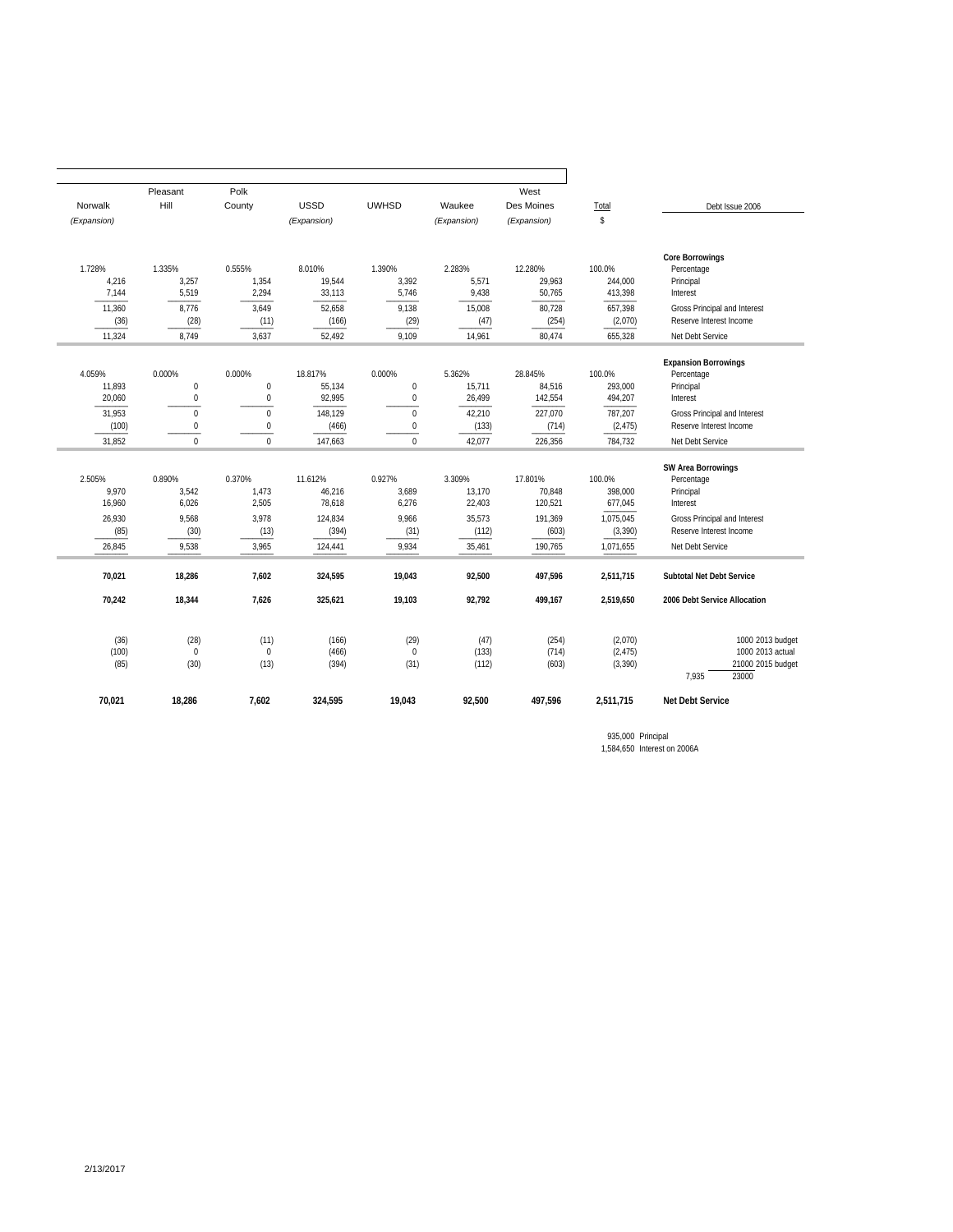Debt Service for 2013B / Refunding of 2004B

Fiscal Year 2016

|                                       |             |             |             |             |             |             |                     | <b>Debt Servicing</b> |             |
|---------------------------------------|-------------|-------------|-------------|-------------|-------------|-------------|---------------------|-----------------------|-------------|
|                                       | Altoona     | Ankeny      | Bondurant   | Clive       | Cummina     | Des Moines  | Greenfield<br>Plaza | Johnston              | Norwalk     |
|                                       | (Expansion) | (Expansion) | (Expansion) | (Expansion) | (Expansion) |             |                     |                       | (Expansion) |
| 2004-13 / Core Refunding              |             |             |             |             |             |             |                     |                       |             |
| Percentage                            | 4.058%      | 9.349%      | 0.639%      | 3.614%      | 0.016%      | 51.292%     | 0.466%              | 2.391%                | 1.728%      |
| Principal                             | 39.568      | 91.159      | 6,231       | 35,239      | 156         | 500.133     | 4,544               | 23,314                | 16.849      |
| Interest                              | 37,417      | 86,202      | 5,892       | 33,323      | 148         | 472,938     | 4,297               | 22,046                | 15,933      |
| Gross Principal and Interest Estimate | 76,985      | 177,362     | 12,123      | 68,562      | 304         | 973,071     | 8,841               | 45,360                | 32,782      |
| Reserve Interest Income               | (202)       | (467)       | (32)        | (180)       | (1)         | (2, 559)    | (23)                | (119)                 | (86)        |
| Net Debt Service                      | 76,783      | 176,895     | 12,091      | 68,382      | 303         | 970,511     | 8,817               | 45,241                | 32,696      |
| 2004-13 / Expansion Refunding         |             |             |             |             |             |             |                     |                       |             |
| Percentage                            | 9.532%      | 21.962%     | 1.500%      | 8.490%      | 0.038%      | 0.000%      | 0.000%              | 0.000%                | 4.059%      |
| Principal                             | 51,296      | 118,186     | 8,072       | 45,688      | 204         | $\mathbf 0$ | $\mathbf 0$         | $\mathbf{0}$          | 21,843      |
| Interest                              | 62,678      | 144.412     | 9,863       | 55,826      | 250         | $\mathbf 0$ | $\mathbf{0}$        | $\mathbf{0}$          | 26,690      |
| Gross Principal and Interest Estimate | 113,973     | 262,598     | 17,935      | 101,514     | 454         | $\mathbf 0$ | $\mathbf 0$         | $\mathbf{0}$          | 48,533      |
| Reserve Interest Income               | (335)       | (771)       | (53)        | (298)       | (1)         | 0           | $\mathbf 0$         | $\mathbf{0}$          | (142)       |
| Net Debt Service                      | 113,639     | 261,827     | 17,883      | 101,216     | 453         | $\Omega$    | $\Omega$            | $\Omega$              | 48,391      |
| 2004-13 / SW Area Refunding           |             |             |             |             |             |             |                     |                       |             |
| Percentage                            | 5.883%      | 13.553%     | 0.926%      | 5.239%      | 0.024%      | 34.195%     | 0.311%              | 1.594%                | 2.505%      |
| Principal                             | 14,813      | 34,125      | 2,332       | 13,191      | 60          | 86,100      | 783                 | 4,014                 | 6,307       |
| Interest                              | 18,097      | 41,692      | 2,849       | 16,116      | 74          | 105,191     | 957                 | 4,903                 | 7,706       |
| Gross Principal and Interest Estimate | 32,910      | 75,817      | 5,180       | 29,308      | 134         | 191,291     | 1,740               | 8,917                 | 14,013      |
| Reserve Interest Income               | (96)        | (222)       | (15)        | (86)        | (0)         | (561)       | (5)                 | (26)                  | (41)        |
| Net Debt Service                      | 32,814      | 75,595      | 5,165       | 29,222      | 134         | 190,730     | 1,735               | 8,891                 | 13,972      |
| Subtotal of Net Debt Service          | 223,235     | 514,317     | 35,138      | 198,820     | 890         | 1,161,241   | 10,552              | 54,132                | 95,059      |
| DS for 2013B issue (gross)            | 223,869     | 515,777     | 35,238      | 199,384     | 892         | 1,164,362   | 10,580              | 54,277                | 95,329      |
| Reserve Interest Earnings             |             |             |             |             |             |             |                     |                       |             |
| Core                                  | (202)       | (467)       | (32)        | (180)       | (1)         | (2, 559)    | (23)                | (119)                 | (86)        |
| Expansion                             | (335)       | (771)       | (53)        | (298)       | (1)         | $\Omega$    | $\mathbf{0}$        | $\mathbf{0}$          | (142)       |
| <b>SW</b>                             | (96)        | (222)       | (15)        | (86)        | (0)         | (561)       | (5)                 | (26)                  | (41)        |
| <b>Net Debt Service Collection</b>    | 223.235     | 514.317     | 35.138      | 198.820     | 890         | 1,161,241   | 10.552              | 54.132                | 95,059      |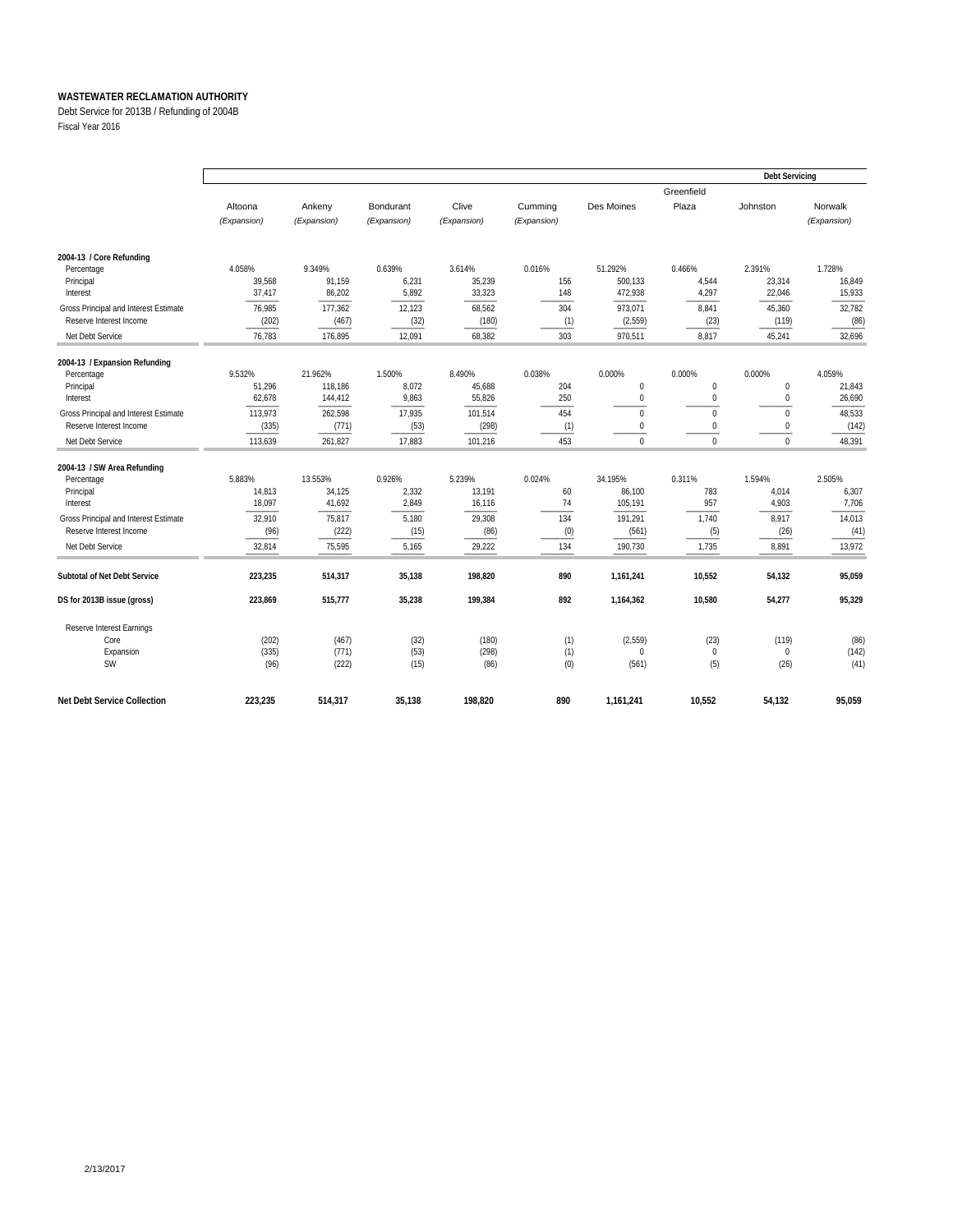| Pleasant                        | Polk                     | Polk                                 |                               |                                      |                            | West                          |                                    |                                                                                |
|---------------------------------|--------------------------|--------------------------------------|-------------------------------|--------------------------------------|----------------------------|-------------------------------|------------------------------------|--------------------------------------------------------------------------------|
| Hill                            | City                     | County                               | <b>USSD</b>                   | <b>UWHSD</b>                         | Waukee                     | Des Moines                    | Total                              | Debt Issue 2013B                                                               |
|                                 |                          |                                      | (Expansion)                   |                                      | (Expansion)                | (Expansion)                   | \$                                 |                                                                                |
| 1.335%<br>13,017<br>12,309      | 0.594%<br>5,792<br>5,477 | 0.555%<br>5,412<br>5,117             | 8.010%<br>78,103<br>73,856    | 1.390%<br>13,553<br>12,816           | 2.283%<br>22,261<br>21,050 | 12.280%<br>119,739<br>113,228 | 100.0%<br>975,070<br>922,050       | <b>Core Borrowings</b><br>Percentage<br>Principal<br>Interest & Servicing      |
| 25,327<br>(67)                  | 11,269<br>(30)           | 10,529<br>(28)                       | 151,959<br>(400)              | 26,370<br>(69)                       | 43,311<br>(114)            | 232,966<br>(613)              | 1,897,120<br>(4,990)               | Gross Principal and Interest<br>Reserve Interest Income                        |
| 25,260                          | 11,239                   | 10,501                               | 151,560                       | 26,301                               | 43,197                     | 232,354<br>1,892,130          |                                    | Net Debt Service                                                               |
| 0.000%<br>0<br>$\bf 0$          | 1.395%<br>7,507<br>9,173 | 0.000%<br>$\mathbf 0$<br>$\mathbf 0$ | 18.817%<br>101,262<br>123,732 | 0.000%<br>$\mathbf 0$<br>$\mathbf 0$ | 5.362%<br>28,855<br>35,258 | 28.845%<br>155,226<br>189,671 | 100.0%<br>538,140<br>657,553       | <b>Expansion Borrowings</b><br>Percentage<br>Principal<br>Interest & Servicing |
| $\mathbf 0$<br>0<br>$\mathbf 0$ | 16,680<br>(49)<br>16,631 | $\mathbf{0}$<br>$\bf{0}$<br>$\Omega$ | 224,994<br>(660)<br>224,333   | $\mathbf{0}$<br>0<br>$\Omega$        | 64,113<br>(188)<br>63,925  | 344,898<br>(1,012)<br>343,885 | 1,195,693<br>(3, 510)<br>1,192,183 | Gross Principal and Interest<br>Reserve Interest Income<br>Net Debt Service    |
| 0.890%<br>2,241<br>2,738        | 0.861%<br>2,168<br>2,649 | 0.370%<br>932<br>1,138               | 11.612%<br>29,238<br>35,721   | 0.927%<br>2,334<br>2,852             | 3.309%<br>8,332<br>10,179  | 17.801%<br>44,821<br>54,760   | 100.0%<br>251,790<br>307,622       | <b>SW Area Borrowings</b><br>Percentage<br>Principal<br>Interest & Servicing   |
| 4,979<br>(15)<br>4,964          | 4,817<br>(14)<br>4,802   | 2,070<br>(6)<br>2,064                | 64,959<br>(190)<br>64,768     | 5,186<br>(15)<br>5,171               | 18,511<br>(54)<br>18,457   | 99,581<br>(292)<br>99,289     | 559,412<br>(1,640)<br>557,772      | Gross Principal and Interest<br>Reserve Interest Income<br>Net Debt Service    |
| 30,224                          | 32,673                   | 12,565                               | 440,661                       | 31,471                               | 125,579                    | 675,528                       | 3,642,085                          | Subtotal Net Debt Service                                                      |
| 30,305                          | 32,765                   | 12,599                               | 441,912                       | 31,556                               | 125,935                    | 677,445                       | 3,652,225                          | 2013B Debt Service Allocation                                                  |
| (67)<br>$\Omega$<br>(15)        | (30)<br>(49)<br>(14)     | (28)<br>$\mathbf{0}$<br>(6)          | (400)<br>(660)<br>(190)       | (69)<br>$\mathbf{0}$<br>(15)         | (114)<br>(188)<br>(54)     | (613)<br>(1, 012)<br>(292)    | (4,990)<br>(3, 510)<br>(1,640)     | 34000 2015 budget<br>34000<br>10,140                                           |
| 30,224                          | 32,673                   | 12,565                               | 440,661                       | 31,471                               | 125,579                    | 675,528                       | 3,642,085                          | <b>Net Debt Service</b>                                                        |

1,765,000 Principal 1,887,225 Interest on 2013B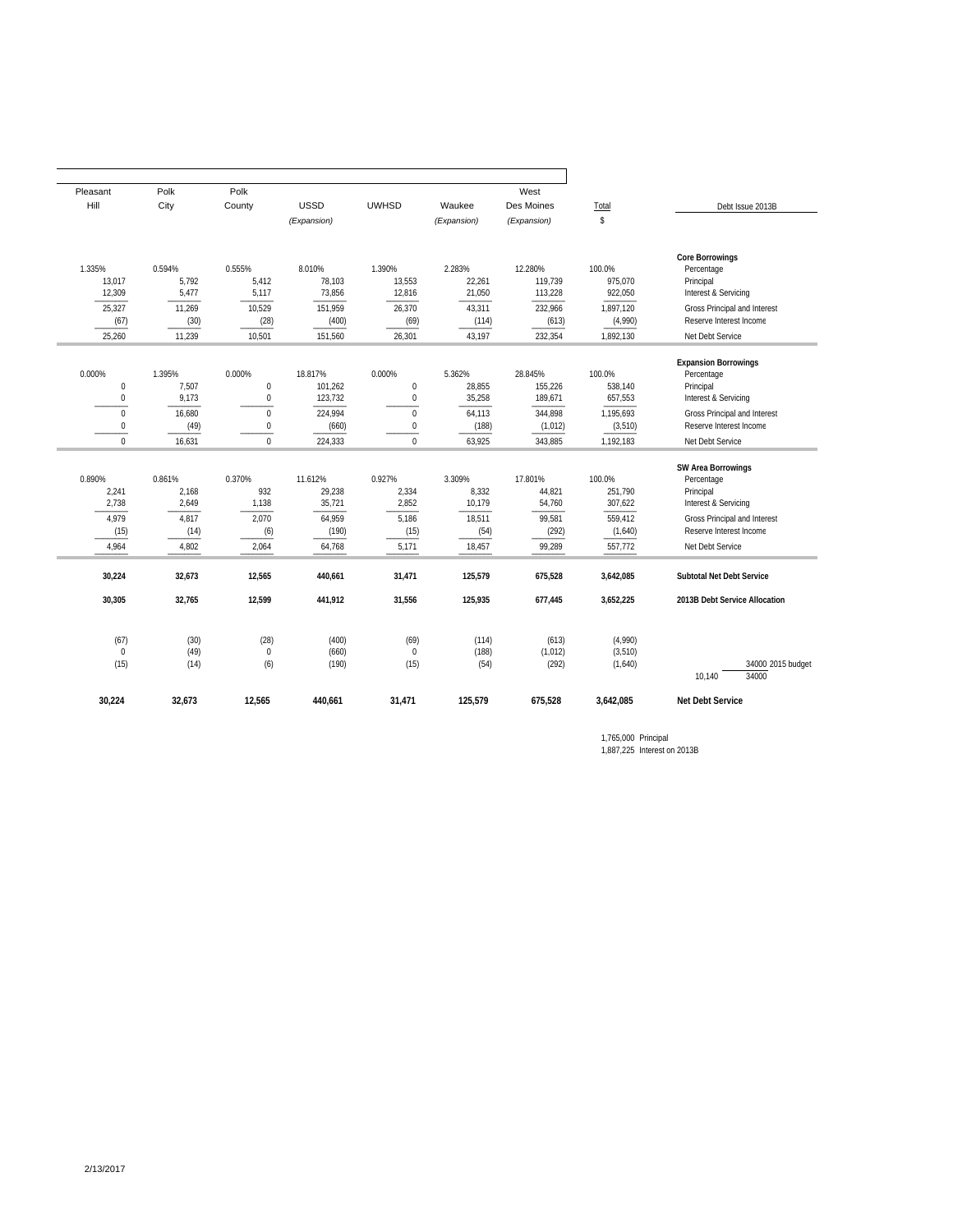#### **Wastewater Reclamation Authority Budget Allocation Implementing the Two-Tier System Fiscal Year 20166 Commty Debt Service** To review Debt ServiceGreenfield Pleasant Polk Polk West FY 2016Budget **Principal and Interest on Debt:** Altoona Ankeny Bondurant Clive Cumming Des Moines Plaza Johnston Norwalk Hill City County USSD UWHSD Waukee Des Moines County USSD Waukee Des Moines 2004 B Issue - - - - - - - - - - - - - - - 2004 B2004 B<br>2013 B 2013 B Refunding 223,869 515,777 35,238 199,384 892 1,164,362 10,580 54,277 95,329 30,305 32,765 12,599 441,912 31,556 125,935 677,445 3,652,225 2013 B 2011+ SRFs (loans thru SRF program) 635,372 1,463,818 100,016 565,863 2,541 4,049,530 36,802 188,770 270,554 105,399 92,994 43,817 1,254,179 109,752 357,417 1,922,655 11,199,478 2011, 2012 & future SRF loa 2006 <sub>Issue</sub> 164,959 380,047 25,964 146,914 662 704,804 6,407 32,855 70,242 18,344 24,143 7,626 325,621 19,103 92,792 499 2008-2010 SRFs pre Polk City 317,925 732,474 50,040 283,152 1,272 1,279,524 11,629 59,645 135,379 33,303 46,530 13,845 627,577 34,679 178,841 962,056 4,767,870 2008, 2009, 2010 SRF loan SRFs (1995/1996) 906,173 29,449 6,757 10,071 9,179 27,410 69,353 79,679 33,529 103,264 1,274,864 SRFs (prior)

Return of Reserve for SRF 6a / 6b (610,040) (20,040) (616,633) (4,598) (6,853) (6,853) (6,853) (6,853) (54,520) (54,220) (22,816) (22,816) (70,269) (867,520) return of reserve interest o  *3,092,116 1,342,124 211,258 1,204,722 5,368 7,487,760 67,577 338,766 574,437 196,108 196,432 100,047 2,674,746 205,803 754,984 4,094,318 22,546,567*

\$ 23,414,087 without return of reserve